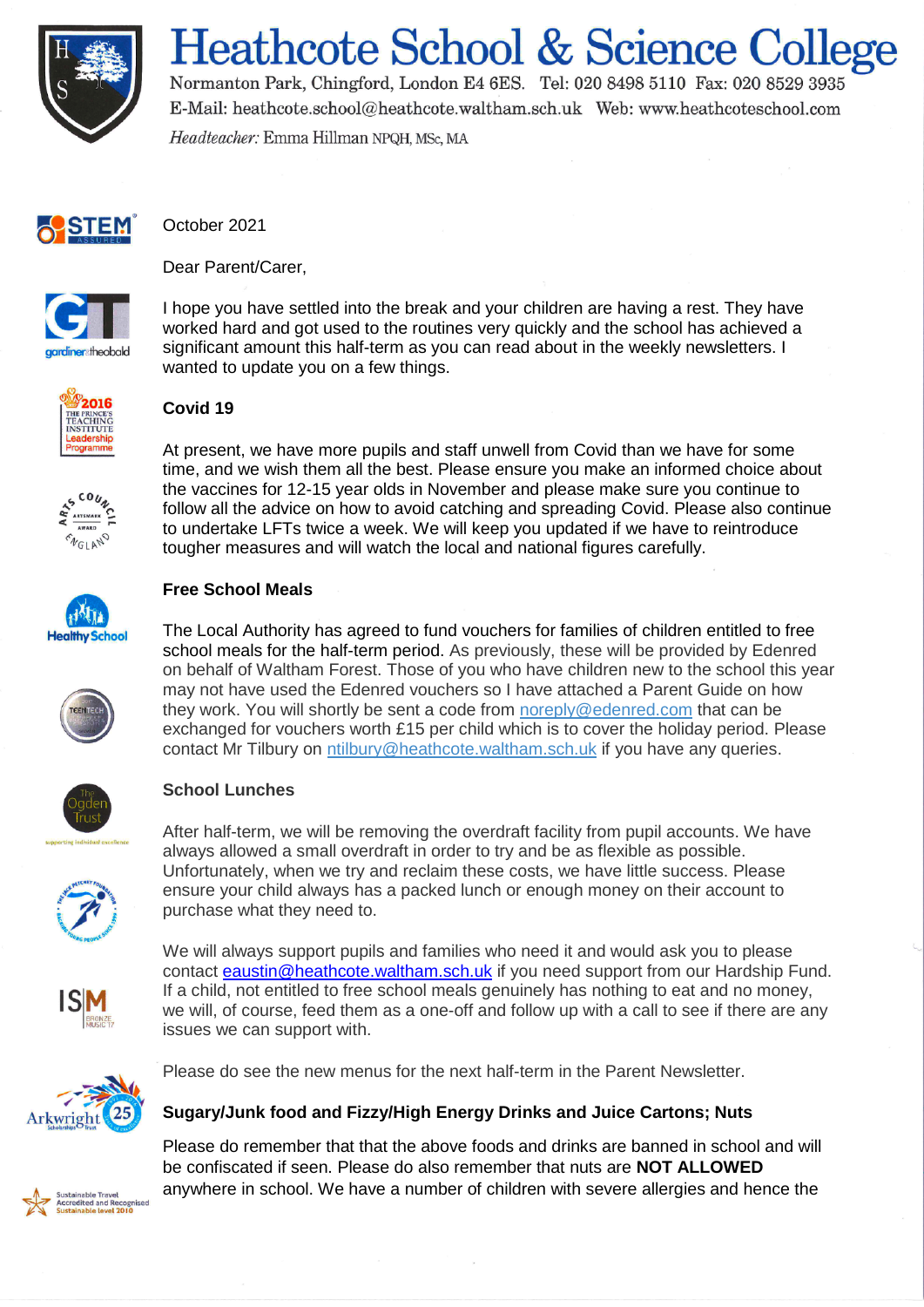need to be a nut-free school. Whilst we have not had any incidents, we wish to regularly remind all stakeholders.

#### **Free Breakfast**

Please do remember that we run a free breakfast from 8-8.30 am every morning – arrival must be before 8.15 am and you must sign up, and make a commitment, using this link to ensure we order enough food -

[https://docs.google.com/forms/d/e/1FAIpQLSfmCpGC8M4TDPj9TQyzNOKtSFifZNDPlNf](https://docs.google.com/forms/d/e/1FAIpQLSfmCpGC8M4TDPj9TQyzNOKtSFifZNDPlNf-mmmpXe4JDnqtrQ/viewform) [-mmmpXe4JDnqtrQ/viewform](https://docs.google.com/forms/d/e/1FAIpQLSfmCpGC8M4TDPj9TQyzNOKtSFifZNDPlNf-mmmpXe4JDnqtrQ/viewform)

#### **Arrival at School**

As you know, and like most schools, we still maintain a staggered start and separate entrances to school to ensure there is no unnecessary mixing of year groups at the start of the day. Please support your child with arriving at the right time. Whilst we are always supportive of being punctual, some pupils are choosing to arrive well in advance of school and hang around in the local neighbourhood disturbing residents. If your child needs to leave home early, please make sure that they sign up for breakfast club or, please look at bus times or alternate routes to ensure they arrive as near to their line-up time as possible.

#### **Departure from School**

A reminder that pupils should go straight home after school or enrichment by the most direct route. Although much improved, there is still a group of pupils who hang around far later than necessary in Station Road and the Mount. As it is getting darker, and don't forget the clocks go back next weekend, pupils should be going home or to another place of safety and not be out on the streets. We will, as per our Policy, insist on parents and carers having to drop and pick pupils up that cause any issues after school for a period of time.

#### **Parent/Carer Evenings**

The following changes have been made to Parent/Carer Evenings for the year ahead – they all take place on a Thursday and will run remotely until further notice. Reports including Challenge Week data will be issued in November:

| <b>Date</b> | <b>Event</b>                 |
|-------------|------------------------------|
| 2/12/2021   | Year 8 Parent/Carer Evening  |
| 9/12/2021   | Year 7 Parent/Carer Evening  |
| 13/1/2022   | Year 11 Parent/Carer Evening |
| 27/1/2022   | Year 13 Parent/Carer Evening |
| 24/2/2022   | Year 9 Preferences Evening   |
| 24/3/2022   | Year 10 Parent/Carer Evening |
| 21/4/2022   | Year 9 Parent/Carer Evening  |

#### **Plan B – Summer Exams – A Level and GCSE**

Whilst we have no reason to believe that exams will not take place in 2022, we have been advised to identify pieces of work or assessment that would be used if exams were to be cancelled again, After half-term, we will develop a strategy to ensure that pupils in Year 11 and 13 are informed before completing all pieces of work that would be used to identify grades if this were to be the case. The mock exams should also be treated in that way as they are likely to be part of the evidence in all cases. Pupils will be given further information in class.